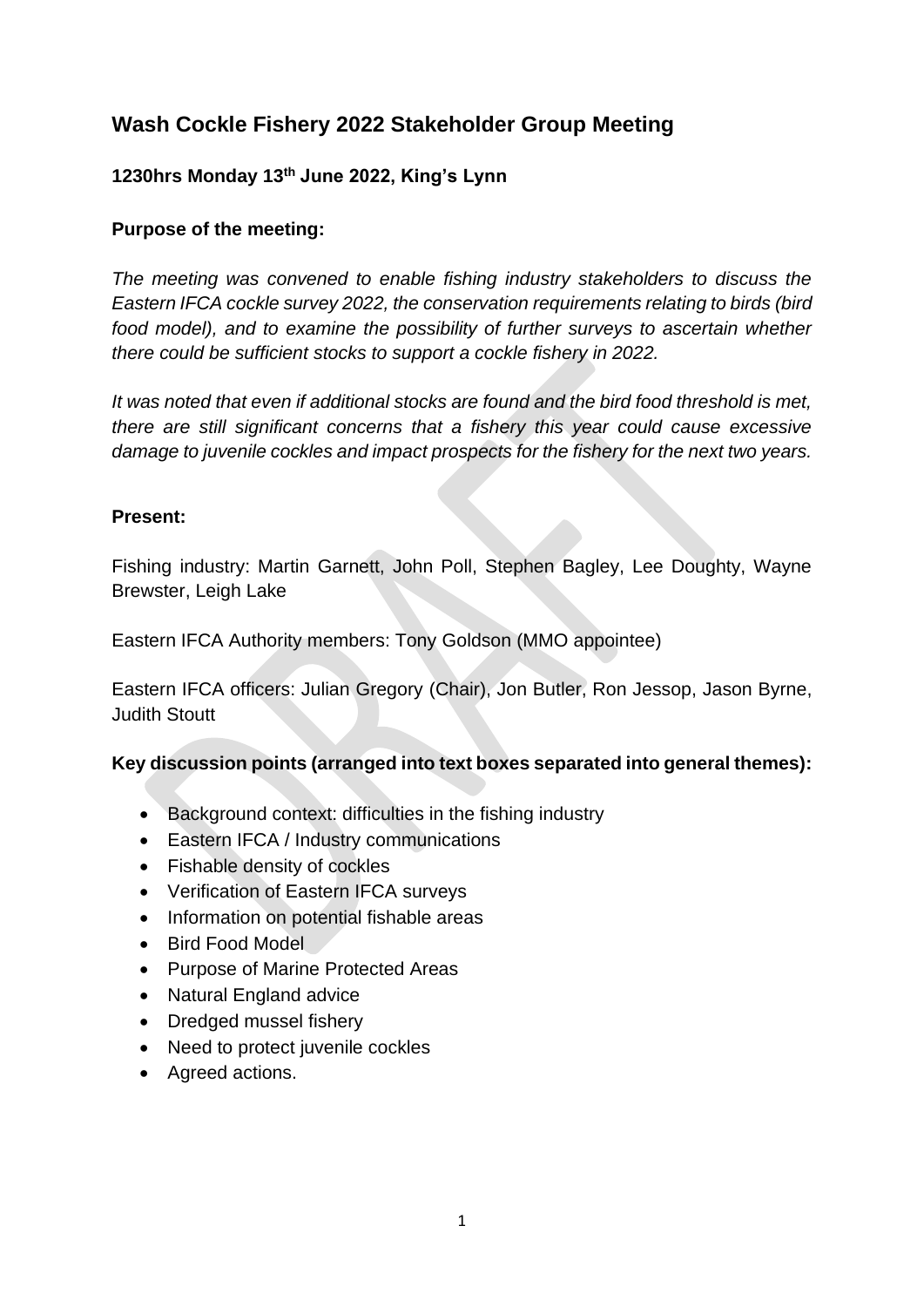#### Background context – difficulties in the fishing industry

The Wash fishermen are facing huge difficulties at present. The combination of the cost-of-living crisis (including substantial increases in fuel bills), the prospect of no cockle fishery this year and restrictions on the whelk and shrimp fisheries means fishermen's livelihoods are seriously threatened. Fishermen and crew are already leaving the industry.

Fishermen also feel that they are not being listened to by Eastern IFCA.

Eastern IFCA understand the difficulties being faced by the industry. We are doing all we can to support sustainable fisheries and a viable industry, within our remit and within the legal framework including conservation requirements.

We are meeting today to listen to fishermen's concerns and answer questions about the cockle fishery and our work to try to facilitate a fishery if it is possible.

Eastern IFCA/ Industry Communications

Some industry members felt they had not been given opportunities to talk to Eastern IFCA about the cockle fishery and felt that Eastern IFCA had given preferential treatment by accommodating a meeting in the office with a small number of fishermen before the Authority meeting.

Eastern IFCA have held many consultations in the past two years on the Wash fishery byelaw and access policies and on other fishery management matters. COVID prevented some face to face meetings, and Eastern IFCA have deliberately moved away from large Industry meetings because experience has shown that type of meeting is not productive. However, since COVID restrictions have been lifted, Eastern IFCA has offered small group meetings and maintains its invitation for fishermen to come to talk to officers or to telephone them.

Eastern IFCA request that fishermen present today do talk to their peers about what is being discussed here, and that this communication is continued in a constructive way.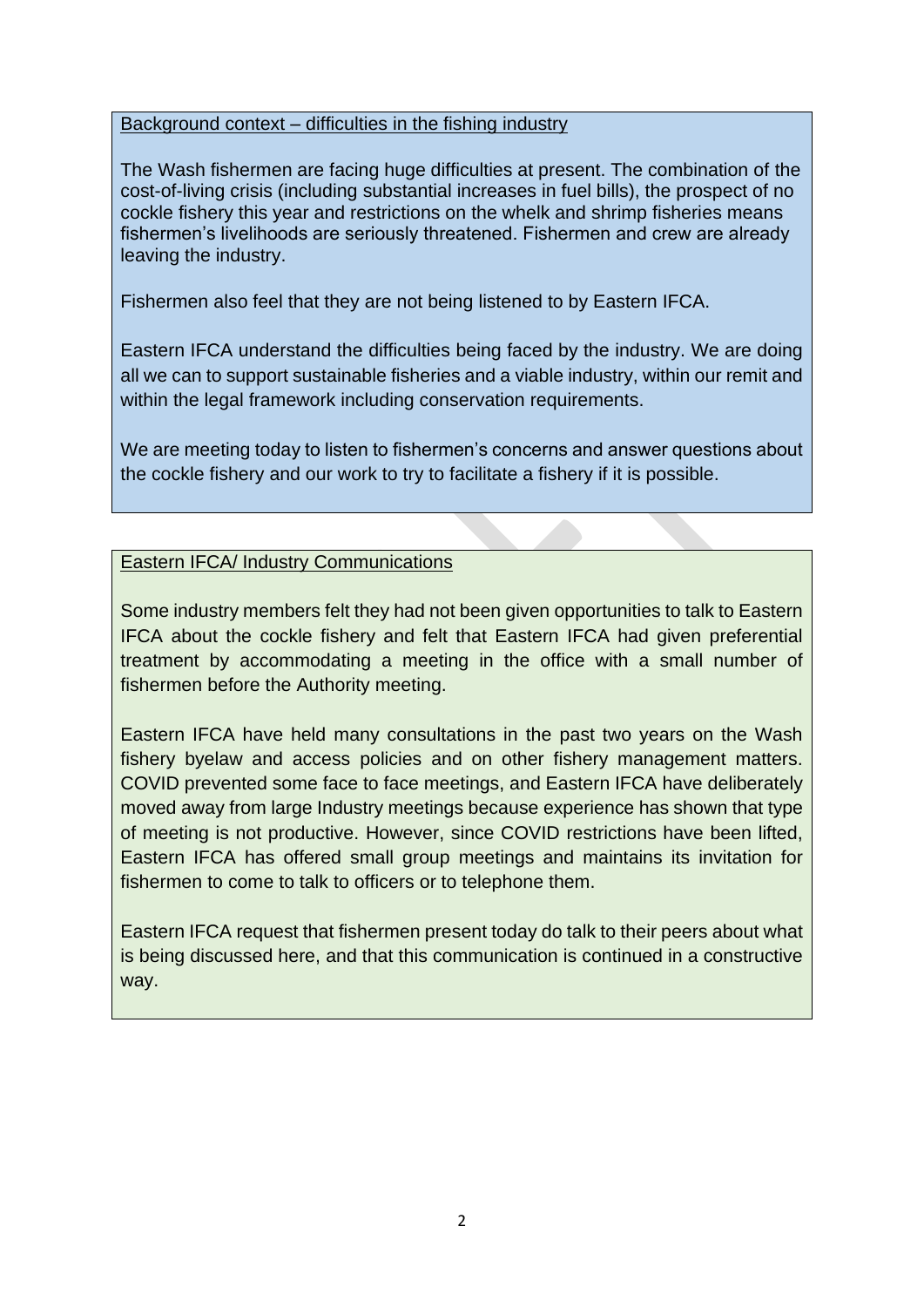#### "Fishable density" of cockles

## *Q 1. Eastern IFCA refers to "fishable densities" – how does Eastern IFCA determine what is "fishable"? Industry determines it according to price rather than density.*

"Fishable" used to base densities on the numbers of adult cockles (≥14mm width cockles) in the samples. Due to atypical mortality, smaller cockles are now harvested so a new approach is used to estimate fishable densities. Total weight of cockles in sample (excluding Year-0 cockles) is thought to be a better metric for estimating fishable densities than cockle numbers. Scale has been calibrated so that red areas should enable 2 tonnes to be harvested. In yellow areas, densities are higher.

This year densities are lower than last year.

## Validation of Eastern IFCA surveys

*Q 2. Might the foot surveys under-estimate cockle stocks if there are dense patches in between the sampling points? Isn't this more likely to happen in low stock years?*

Yes, this can happen. Survey stations are 400 yards apart. But it works both ways, i.e. surveys can over-estimate stocks if an area is mostly sparse, but the sampling point happens to be in a small dense patch, e.g. in a run where cockles have washed into. Overall, the under- and over-estimates are likely to balance out because of the high number of sample stations (>1,000). We have estimated a 13% error either way. The surveys are designed to produce an accurate total biomass for the whole Wash, but at finer scales tend to be less accurate locally due to the 400 yard spatial resolution.

*Q3. As Eastern IFCA reduced the number of sample points on Holbeach, doesn't this mean less cockles are found for the industry?*

Eastern IFCA increased the space between sample points on Holbeach to make that survey grid consistent with the one applied to the rest of the Wash. Although this means there are fewer sample points, it does not mean fewer cockles are found, because the sample size is multiplied by a larger figure to reflect the area that sample represents. (On the smaller grid, one sample represented about 9ha, but on the larger grid it is about 12 ha). Reducing the number of sample points reduces the survey resolution but should not affect the overall cockle biomass.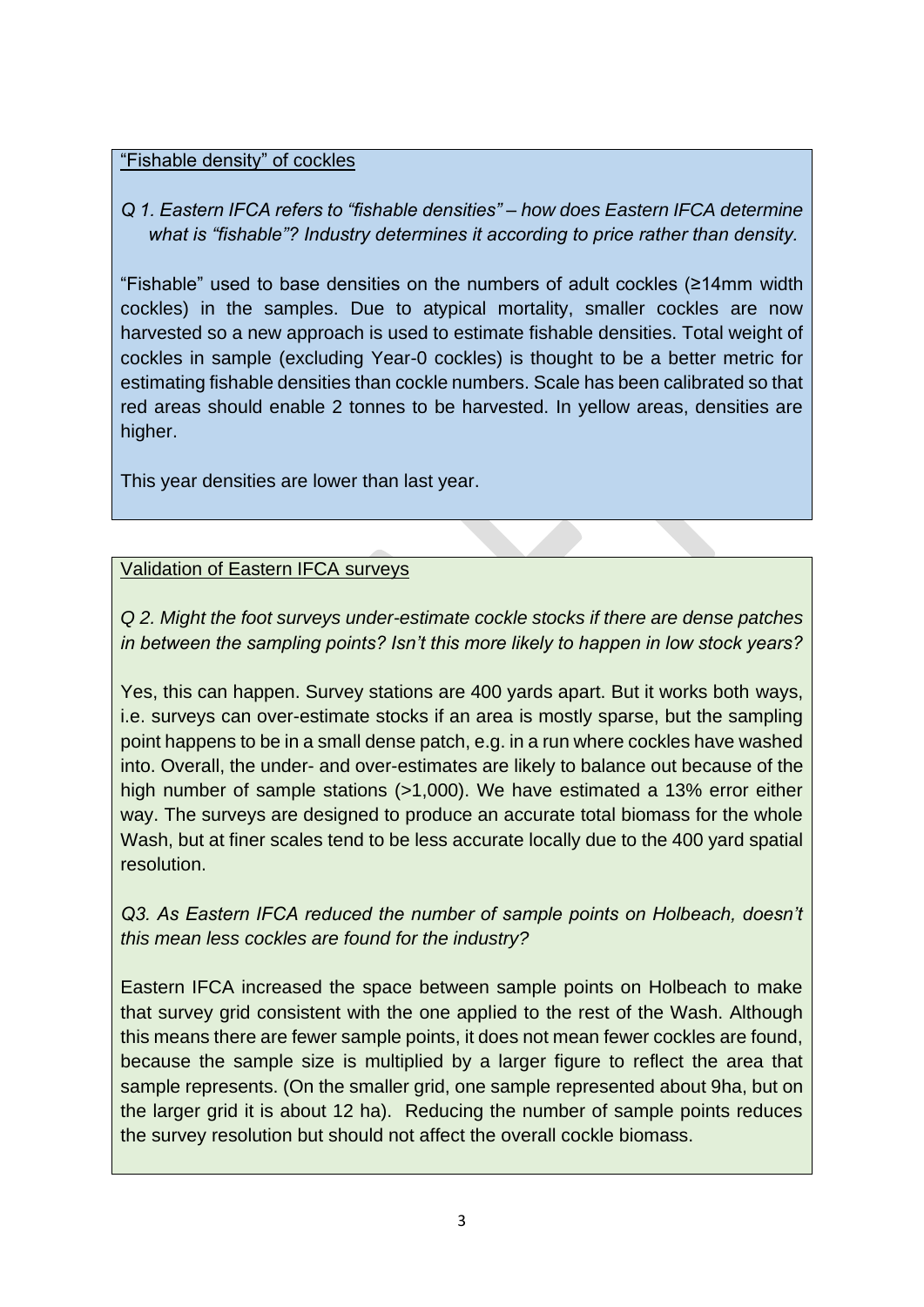## Validation of Eastern IFCA surveys (cont.)

*Q4. Could spat cockles be washed out of the grab sample before they are counted?*

No, if a grab sample is incomplete (e.g. if the grab didn't "fire" properly, or didn't close properly), the sample is taken again. When the grab has closed properly, it allows water and some sand to wash out but nothing the size of spat cockles. Doors on the top of the grab prevent anything flushing out of the top. The sample is rinsed over a 3mm-meshed sieve to ensure spat cockles are not lost. Cockles are weighed as well as measured.

*Q5. How long do Eastern IFCA's surveys take? Can the industry do their own verification survey, using grabs, with Eastern IFCA officers on board?* 

Eastern IFCA's cockle surveys are conducted on spring tides between mid-March and the end of April each year, taking approx. 6 weeks (working 13-16 days around the clock within that period). This is a significant resource requirement. It would be problematic for Eastern IFCA officers to accompany industry vessels on surveys. In order to increase the cockle stock contributing towards the bird-food calculations, Eastern IFCA recommend industry concentrates effort on areas that Eastern IFCA have not surveyed, since cockles identified within the survey grid are likely to have already been included within the calculations. Earlier today, a fisherman provided Eastern IFCA with information on a relatively high density area of cockles on Mare Tail; this aligned with Eastern IFCA's survey findings in that area.

*Q.6 Would Eastern IFCA pay for industry to re-survey the cockle stocks?*

Eastern IFCA would not fund industry to re-survey cockle stocks.

## Industry information on potential fishable areas

*Q. 7 What if fishermen know there are cockles outside of Eastern IFCA's survey areas? E.g. in late 2021, fishermen identified cockle brood all the way down the western edge of Roger/Tofts. And there are cockles on Daseley's that Eastern IFCA have missed.*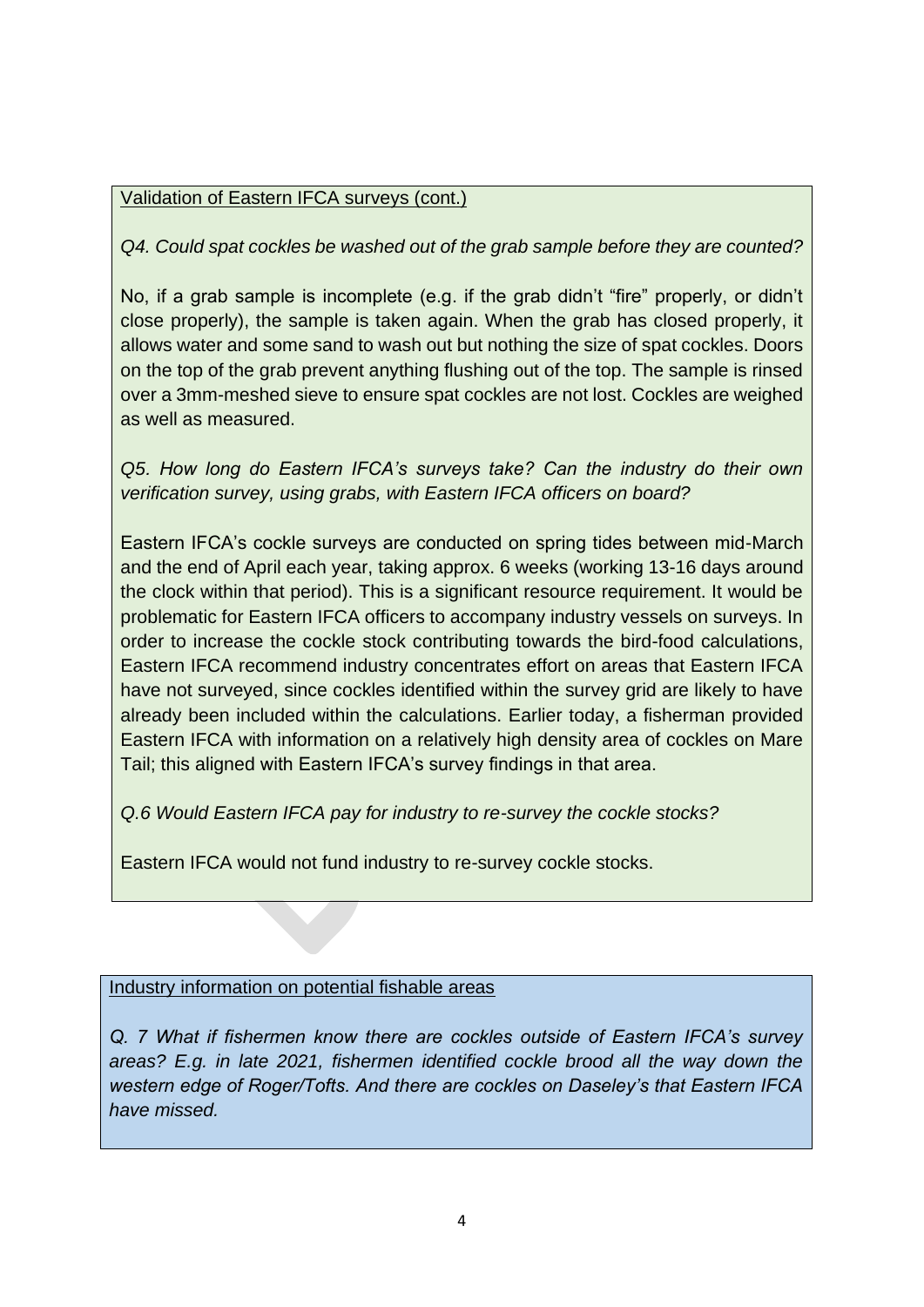Eastern IFCA welcomes input from the fishing industry on cockle stocks outside of the survey areas. The survey targets areas we believe are most likely to support cockles based on previous years. Identifying stocks in between survey points is likely to confirm survey results rather than show additional cockles, so it would be better for industry to look at areas outside of Eastern IFCA's survey grid.

**Fishermen identified areas of Roger (Bar Sand)/Toft, Hook Hill and the western edge of Gat Sand where they committed to conducting informal surveys on foot to examine the densities and size of cockles present, and report back to Eastern IFCA.** 

**Eastern IFCA is committed to survey the mussel bed near Blackshore (the "back of the wall") that did not feature in Eastern IFCA's 2021 mussel surveys, but anecdotally supports 700-1000 tonnes of mussel that could be fed into the bird food model and** *potentially* **help open a cockle fishery. Eastern IFCA will also look at areas of cockles identified by industry, outside of our survey grid.** 

 $\sum_{i=1}^{n}$ 

#### Bird Food Model – background

Eastern IFCA has a legal duty (under the Habitats Regulations 2017) to ensure activities we authorise (in this case, the cockle fishery) do not impact on protected species and habitats. We do "Habitats Regulations assessments" (HRA) to assess the likely impact on fishing on species and habitats, including oystercatchers. We need to ensure we leave enough cockle and mussel stocks in The Wash for overwintering birds to feed upon.

The conservation advice gives us targets that we use in our assessments. This year the target number of oystercatchers, based on the average peak count in the last 5 years, is 26,586. This is higher than previous years, because the 2019-20 count of oystercatchers (46,129) was significantly higher than the preceding years. [Oystercatcher numbers were also very high in the late 1980s (46,912 in 1988-89) but we did not have the oystercatcher conservation target or the bird food model in those days.]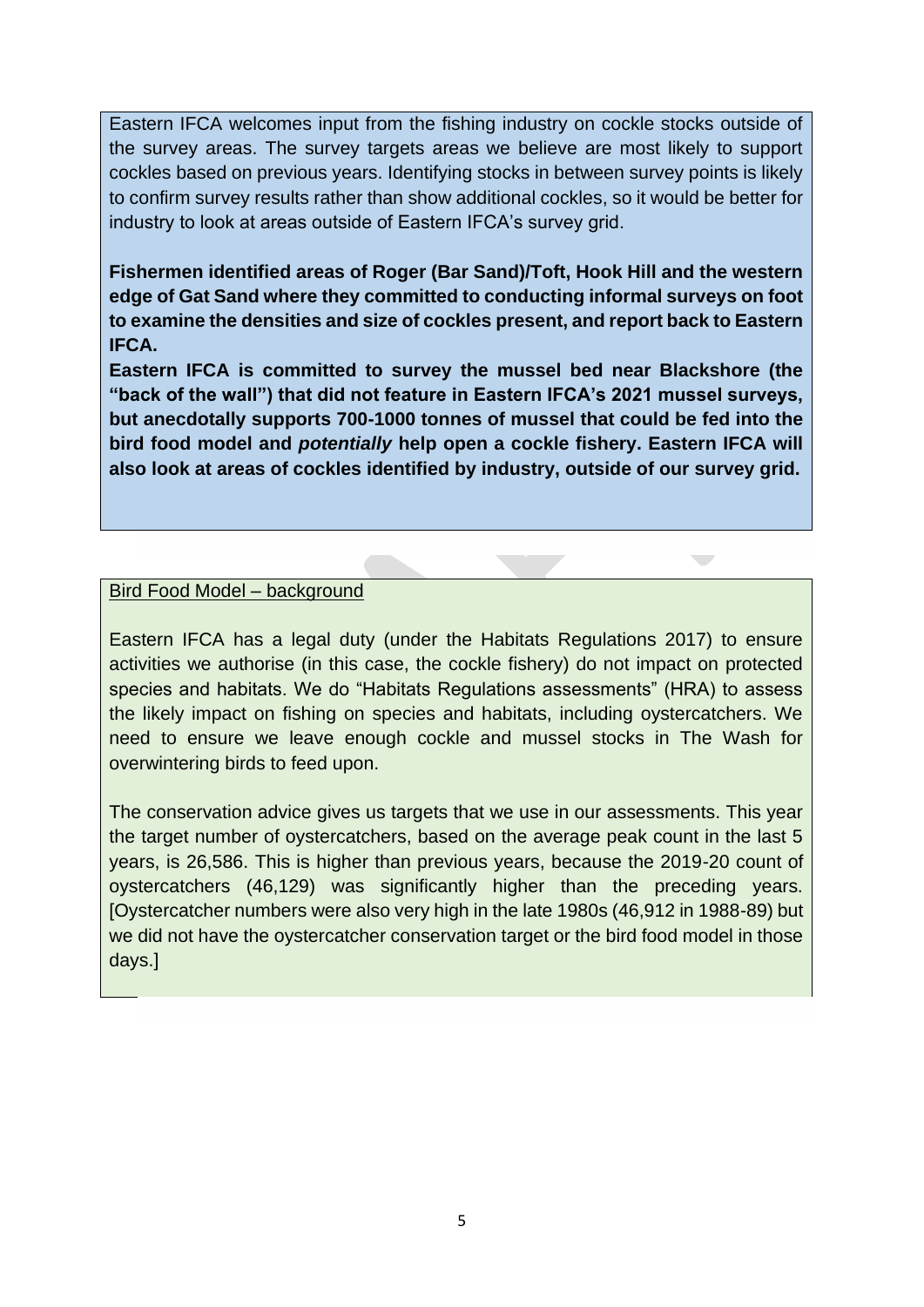#### Bird food model (cont.)

*Q.8 Why is there such a big jump in the 2019-20 oystercatcher number? Do we have confidence that the count number is correct?* 

Eastern IFCA have been scrutinising the oystercatcher numbers, provided to us by Natural England. Birds are counted monthly in the "Wetland Bird Survey (WeBS) scheme, co-ordinated by British Trust for Ornithology. The results are available on the BTO website:<https://app.bto.org/webs-reporting/numbers.jsp>

We have started discussions with Natural England and RSPB about the high count for 2019-20, to try to understand why it is so high compared with recent counts. We are planning to meet them very soon. RSPB have also queried the high count for 2019-20. We do not know how the counts are verified, but we think it unlikely that BTO would publish the results if they thought they were wrong.

*Q.9 Why are we not using more recent oystercatcher numbers, i.e. for 2020-21 and for 2021-22?*

There were no results for 2020-21 because counts were disrupted by COVID. We understand the 2021-22 count results are due soon, because the WeBS count year runs from July to June. Natural England have requested the results for 2021-22 ASAP. We have to use the best available evidence, which at the moment is up to 2019-20.

If the 2021-22 peak count was higher than counts in 2017-18 and 2018-19, the five-year mean peak (which equates to the target number of birds to support) will increase above 26,586.

*Q. 10 What if the bird numbers continue to rise, making it impossible to open fisheries?*

Eastern IFCA share this concern. We recognise that with higher numbers of birds, the conservation target for shellfish stocks is higher, making it less likely to enable fisheries. We have raised this question with Natural England, who indicated they are open to adjusting their advice if bird populations are doing very well – but these discussions are in their infancy.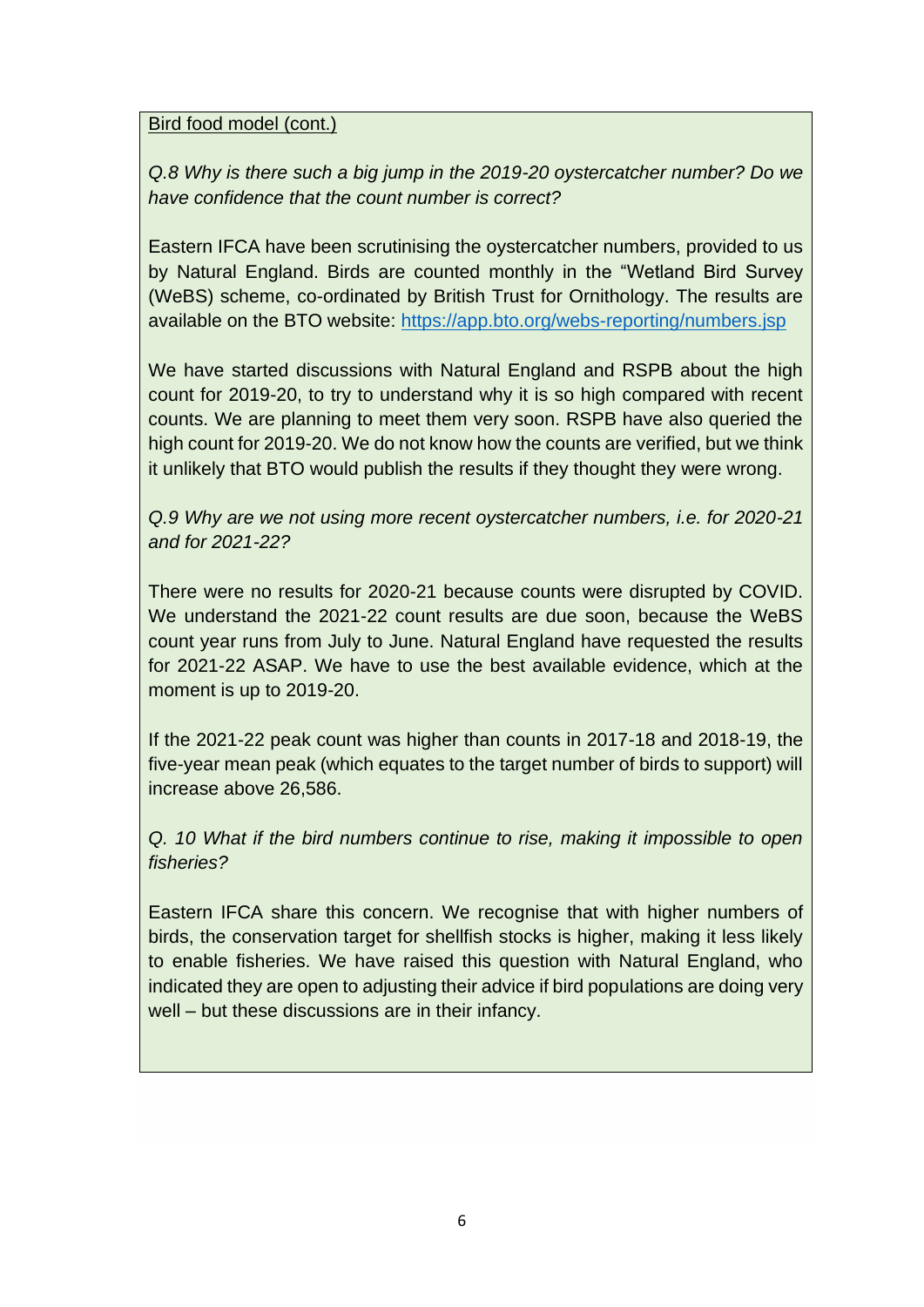## Purpose of marine protected areas (MPAs)

This is a higher-level issue that needs to be raised with MPs and Defra.

When The Wash was designated for conservation, stakeholders were promised that it would be a "sustainable use" site  $-$  i.e. activities could continue so long as they were properly managed, so they align with conservation targets. However, with oystercatcher numbers – and targets – increasing, this leaves no option for sustainable use – going against the definition of marine protected areas:

" MPAs are defined geographical areas of the marine environment established and managed to achieve long-term nature conservation and sustainable use. The development of a network of MPAs in the marine environment is part of the UK's commitment to protecting its seas and associated benefits to society for future generations." <https://jncc.gov.uk/our-work/about-marine-protected-areas/>

## *Bird food model (cont.)*

*Q.11 What if bird numbers go down – can the fishery take more than one third of the adult stocks?*

The conservation advice is that we must leave sufficient stocks for a minimum of 24,000 oystercatchers, even if the population is lower than that. This is precautionary because we do not know from year to year what numbers of birds will arrive at the site.

*Q.12 Can stocks on the lays be taken into account in the Bird Food Model?*

A small quantity of cockles on lays that are adjacent to our survey areas are taken into account, but we do not survey lays so the majority of cockles and mussels on lays are not included. Eastern IFCA could only take into account cockles and mussels on lays if we know what biomass (weight) and size of stocks are on them, and if we could be certain the stocks would remain there (i.e. not be fished) until the following March/April, so that they are available for birds to feed on over the winter. Since cockles and mussels on lays are private property, we cannot tell fishermen to leave stocks on their lays. We understand mussel stocks on lays are currently not particularly marketable but if this changes stocks could be fished.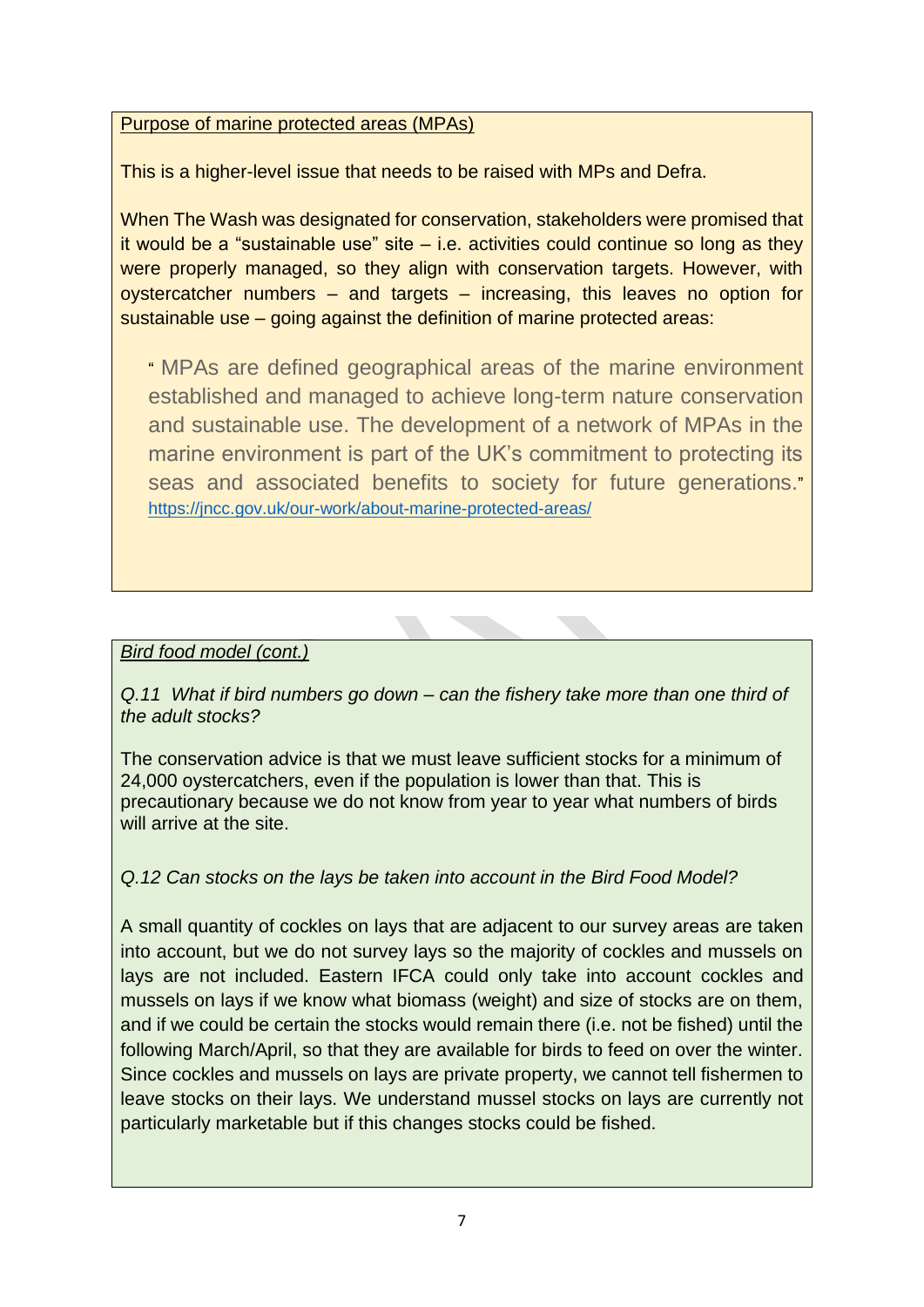*Q.13 Can mussels on Welland Wall be included in the Bird Food Model?*

Yes, they can, and we do include them.

*Q.14 Can stocks on Le Strange be included in the Bird Food Model? The surveys will take place next week.*

Potentially yes if the stock data is made available and Natural England have confidence that a certain level of stocks will be unfished.

*Q.15 Now we have the bird food model, do we still need to apply the "rule of thirds"? That rule was brought in as a precaution when we had a dredge fishery. Mat (previous CEO) said it should be 50/50 if we have a hand worked fishery only.*

The TAC using a "rule of thirds" was introduced in 1998 to help sustainability of the stocks. Since then other minimum thresholds have been introduced that also protect sustainability. Similarly, the bird food model provides a minimum threshold to support the bird population. Due to atypical mortality and the recent cockle population demographics, in recent years the TAC doesn't seem to have much synergy with the stocks. We could have a separate discussion on how the TAC is determined, or whether we still need one, but at present we still use the rule of thirds.

## *Q.16 Does the bird food model account for growth of cockles?*

The bird food model is based on research comparing bird mortality rates at the end of the winter with cockle and mussel stocks assessed the preceding spring. This automatically takes growth into account, because the model recognises that birds feed throughout the winter on cockles that have grown over the summer. It also accounts for birds feeding on other species.

## *Q. 17 Can the year 0 cockles be included in the bird food model?*

Eastern IFCA is planning to discuss this with the bird food modellers. We currently do not include year 0 cockles, on the basis that they are too small to be targeted by oystercatchers. This is based on size ranges at the time of the survey, however. We now understand (from discussions with a Natural England ornithologist) that oystercatchers can predate on smaller cockles than we thought if larger cockles are scarce, which could mean Year-0 cockles are of sufficient size to be targeted by oystercatchers over winter.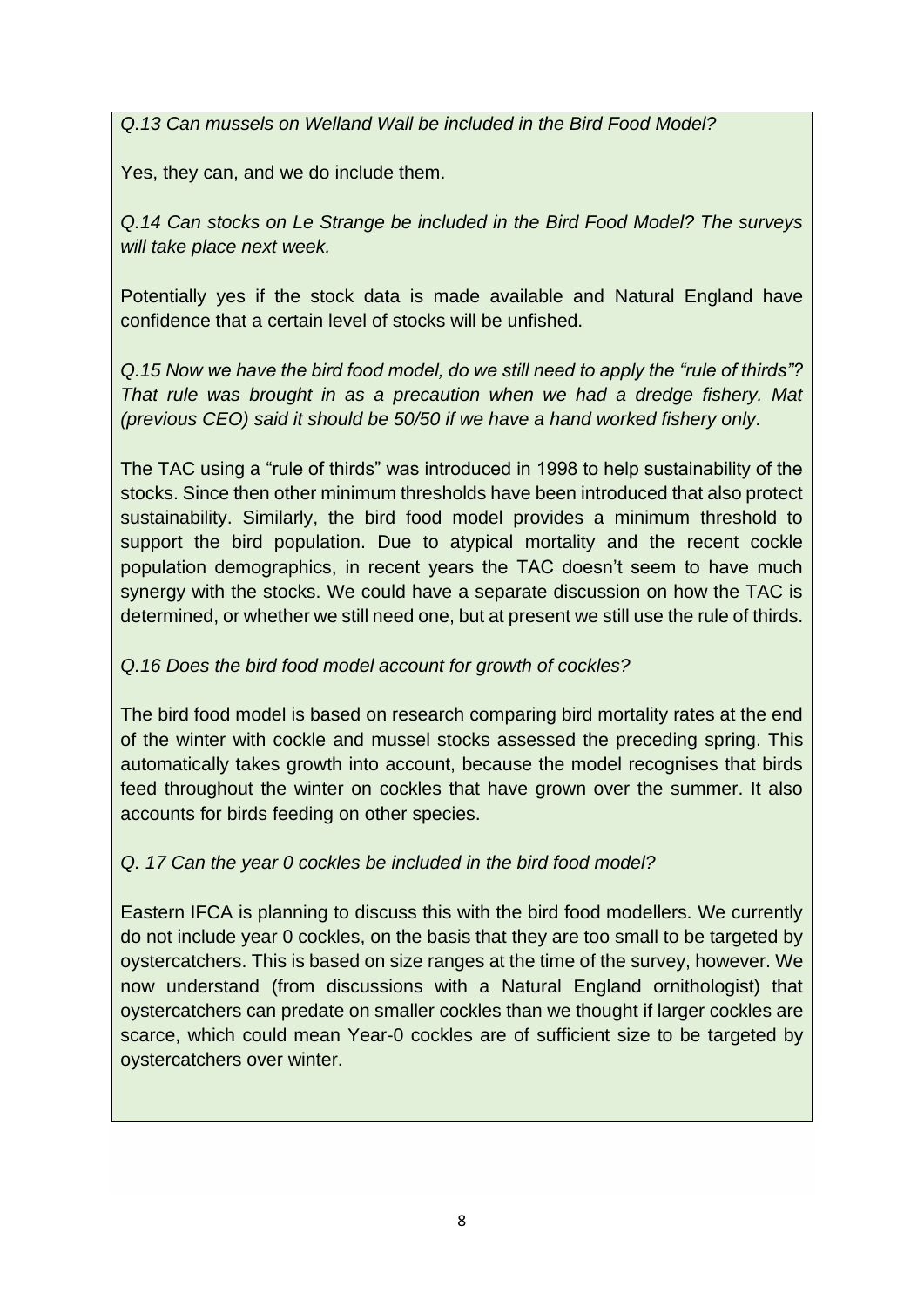#### Natural England advice

## *Q. 18 Does Eastern IFCA have to take Natural England's advice?*

Our current understanding is that we can go against Natural England's advice, but we would require very good reasons for doing so and we would have to follow a drawn-out process of notifying Natural England, waiting for their response, then waiting a further "cooling-off" period while Natural England notifies the Secretary of State. We followed this process once, to open a small mussel fishery on the Mare Tail, around 15 years ago. Since then, we've worked closely with Natural England and the Industry to develop The Wash Cockle and Mussel Policies, and so long as our fishery proposals are in line with those policies (which take conservation objectives into account), Natural England are able to agree our fisheries.

*Dredged mussel fishery*

*Industry members stated that they do not want to have a dredged mussel fishery if it means there cannot be a cockle fishery.*

#### *Need to protect juvenile cockles*

*All agreed it is vital that we protect juvenile stocks, in order to maintain the possibility of opening fisheries in the next couple of years. Even if we find additional stocks this year and can include private stocks and smaller cockles in the bird food model, we can only open a fishery if we can protect juvenile stocks. This would need closures around dense areas of juveniles, and careful hand-working operations only in areas with low densities of juveniles that minimise disturbance, riddle the catches and return juveniles carefully. Propwashing may not be permissible.*

*Q 20 Do cockles survive if they are spread over the black layer in a prop wash ring?* The exposed black layer is anoxic – bacteria living in the layer have depleted it of oxygen. Small organisms that rely on the surrounding sediment for their oxygen cannot live in it. Cockles, however, extend their syphons into the water to draw in food and oxygen. As such, they can survive in the anoxic layer. Similarly, larger worms have tunnels that also circulate water and oxygen from above the anoxic layer

*Eastern IFCA has a duty to manage sustainable fisheries and support viable industry wherever possible whilst meeting nature conservation requirements,*